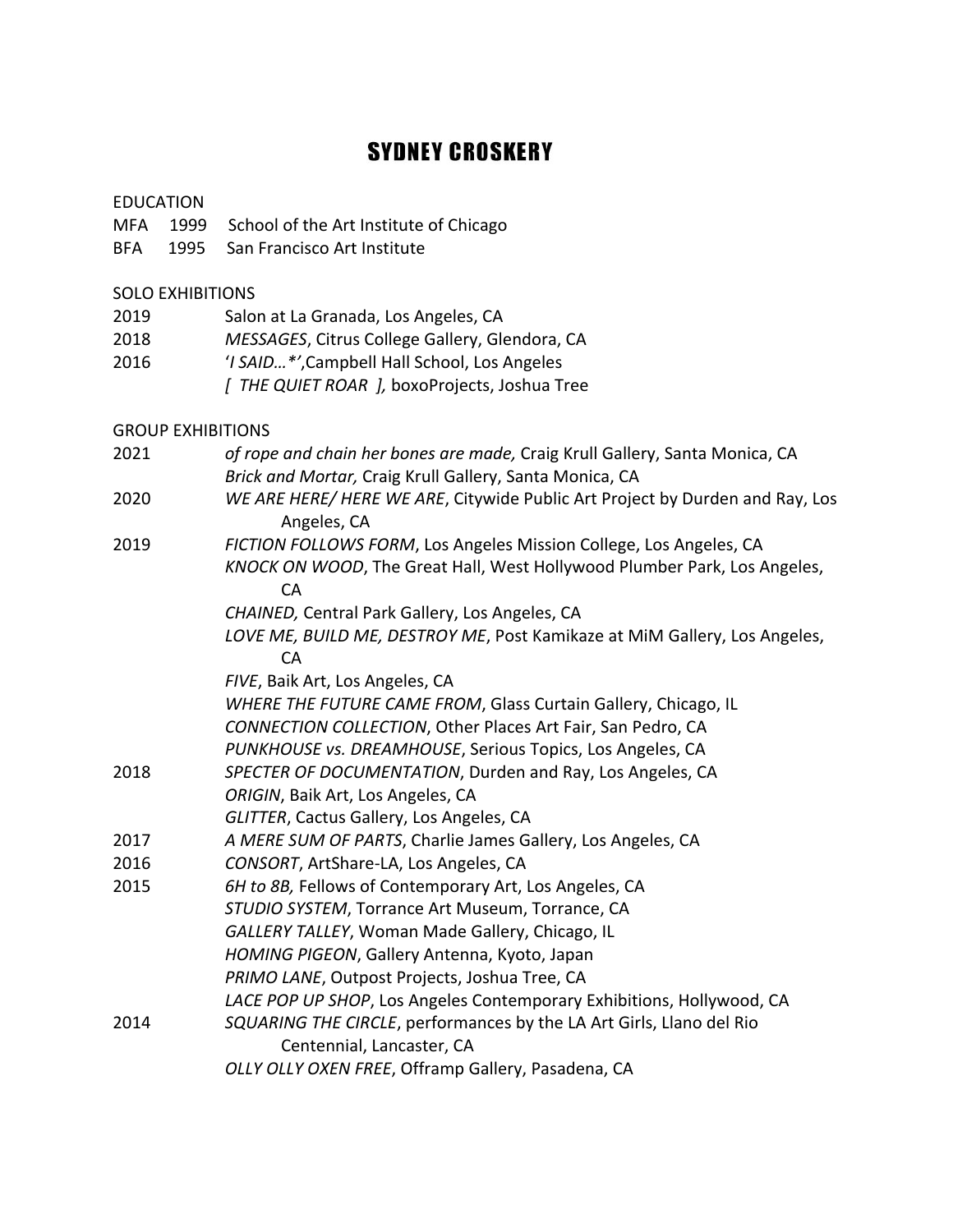| 2013 | OH THE HUMANITY, Pomona Packing Plant, Pomona, CA<br>MAS ATTACK, LA Mart, Los Angeles, CA        |
|------|--------------------------------------------------------------------------------------------------|
|      | I FEEL AS IF I HAVE TWO WOLVES FIGHTING, by Stephanie Allespach with The                         |
| 2011 | Egg, LACE, LA, CA<br>UNFINISHED PAINTINGS, Los Angeles Contemporary Exhibitions, Hollywood, CA   |
|      | LA COSA NOSTRA, Gallerie Rheeway, Los Angeles, CA                                                |
| 2010 | THE OUTPOST CUP, The Egg, sponsored by Outpost for Contemporary Art, Los<br>Angeles, CA          |
| 2009 | ZOMBIES: A MINDLESS AFFAIR, antena, Chicago, IL                                                  |
|      | FAVORITE THIS!, Meridian Gallery, San Francisco, CA                                              |
| 2008 | LAAGAFBLA08, LA Art Girls Art Fair Bienniele LA 2008, Phantom Galleries, Los<br>Angeles, CA      |
|      | ON PROCESSION, PARADES AND STREET PAGEANTRY, Indianapolis Museum of<br>Art, Indianapolis, IN     |
|      | ARTXPOSIUM, Wiener Girls Performance, West Chicago, IL                                           |
|      | 4TH ANNUAL DEITCH ART PARADE, Wiener Girls Performance Deitch Projects,<br>New York, NY          |
|      | OVERFLOW, A reinvention of Kaprow's Fluids by The LA Art Girls, Getty Museum,<br>Los Angeles, CA |
| 2007 | BIG BANG AND OTHER ORIGINS, David Salow Gallery, Los Angeles, CA                                 |
|      | 3RD ANNUAL DEITCH ART PARADE, Wiener Girls Performance, Deitch Projects,<br>New York, NY         |
|      | 3RD ANNUAL DEITCH ART PARADE, The Egg, Deitch Projects, New York, NY                             |
|      | BOYS 4 GIRLS, LA Art Girls, OutFest Auction, Los Angeles, CA                                     |
| 2006 | HYSTERIA DELUX, Angles Gallery, Santa Monica, CA                                                 |
|      | PAINTING'S EDGE, Riverside Art Museum, Riverside, CA                                             |
|      | FLUXWEAR EVENT, LA Art Girls, Los Angeles Contemporary Exhibitions,<br>Hollywood, CA             |
|      | TOTAL ART PERFORMACE EVENT, LA Art Girls, The Getty Museum, Los Angeles,<br><b>CA</b>            |
|      | 2nd ANNUAL DEITCH ART PARADE, The Egg Performance, Deitch Projects, New<br>York, NY              |
| 2004 | LA ART SHOW, Raid Projects, Santa Monica Civic Center, Santa Monica, CA                          |
| 2003 | CONVERSATIONS, Sam Francis Gallery, Santa Monica, CA                                             |
| 2002 | RAPID RESPONSE, 18th Street Gallery, Santa Monica, CA                                            |
| 1999 | THE WIENER WORKOUT, The Wiener Girls, Jack Tilton Gallery, New York, NY                          |
|      | A TASTE SENSATION 2, American Pop Culture Gallery, Nashville, TN                                 |
| 1998 | A TASTE SENSATION, The Wiener Circle Hot Dog Stand, The Wiener Girls,<br>Chicago, IL             |
|      | TEXTUALITY, G2, School of the Art Institute of Chicago, Chicago, IL                              |
| 1997 | THE BOSY SHOW, Purple Gallery, Los Angeles, CA                                                   |
|      | THE NEWER LANGUAGE, Purple Gallery, Los Angeles, CA                                              |
|      | PSYCHIC, PHYSICAL AND EMOTIONAL BAGGAGE, The Luggage Store Gallery, San<br>Francisco, CA         |